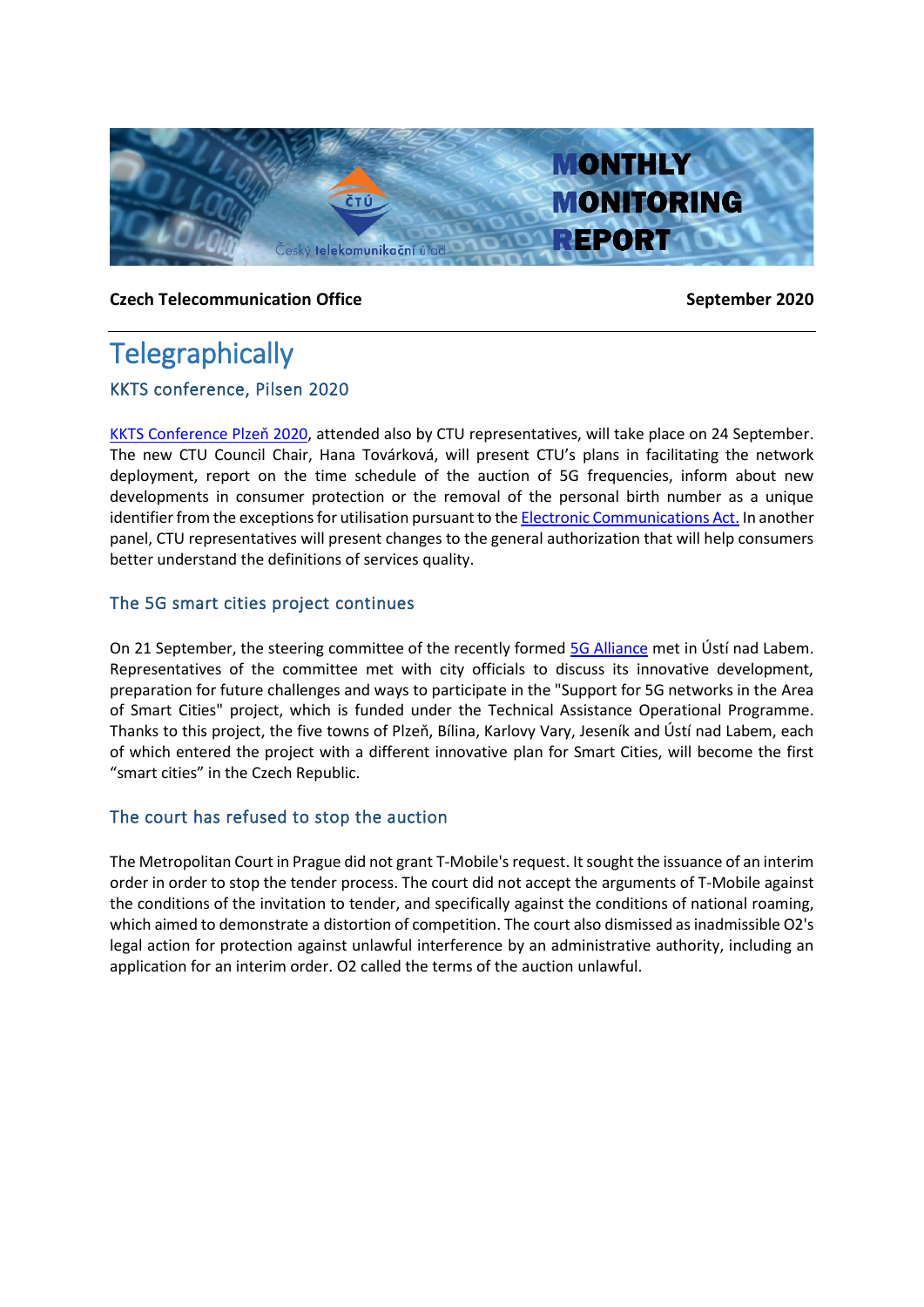# The role of the state and its requirements for postal services

Česká pošta, s.p. is a state-owned enterprise active in a number of areas of services for the state (data mailboxes, payment of pensions, CzechPoint, etc.); CTU is, however, exclusively responsible for the segment of postal services, where, in addition to the holder of a postal licence, other postal service operators are also active, whereas CTU cannot act to a greater extent than the law allows. Pursuant to the Postal Services Act, CTU is most significantly involved in the universal services segment (Section 3 of the Postal Services Act), such as, in particular, services under the trade name ordinary mail, registered postal item, ordinary parcel, insured parcel or postal money order.

In terms of development in the postal market, the volume of transported letters is declining due to the development of new forms of communication and digitalization. On the contrary, there is a growing demand for the use of parcel delivery services due to the development of e-commerce. As part of the provision of these services, new delivery methods and procedures are increasingly being promoted, such as automated parcel machines or parcel pick-up based on code. The attention of operators is therefore focused not only traditionally on the senders, but also on the recipients, to whose needs the offer of services is adapted. Similarly, CTU deals with the rights of the sender and recipient as part of consumer protection, which it emphasizes. As part of the review of whether and to what extent it is necessary to impose a postal obligation, CTU will focus not only on the availability of similar services, but also on development trends on the market and in the area of demand.

The Postal Services Act transposing the Postal Directive states that the above-mentioned universal services must be available to all users in a specified quality and throughout the country. If they are not provided on a commercial basis, the state must ensure their provision by imposing an obligation. The holder of a postal licence, who is obliged to provide these services under specified conditions, is entitled to receive reimbursement of the net costs. Reimbursement of the net costs constitutes state aid, which is subject to notification to the European Commission, if the amount thereof exceeds EUR 15 million, which is also the case in the Czech Republic.

In view of the permanent decline in the volume of services provided, the issue of the long-term sustainability of the universal service concept is becoming relevant, where the universal service should continue to represent a certain safety net ensuring the availability of basic services in the necessary extent.

At the end of this year, CTU plans to launch a review of the level of quality and the method of providing universal services. It will identify the needs and interest of citizens in universal services and whether these services are provided on a commercial basis. The obligation, if any, will be imposed for the period 2023-2027 in the form of an open tender, which is scheduled for 2022. Any of the postal service operators will be able to apply for this tender (CTU currently registers 37 of them). It is not necessary for the obligation to be imposed on one operator only.

At the same time, there is a debate at European level on the need to revise the Postal Directive, including the universal service obligation. The European Commission has commissioned a study on the postal sector to be used in evaluating how the current 2008 Directive is applied, taking into account the need to modernize it in the light of technological developments, digitalization, e-commerce, etc.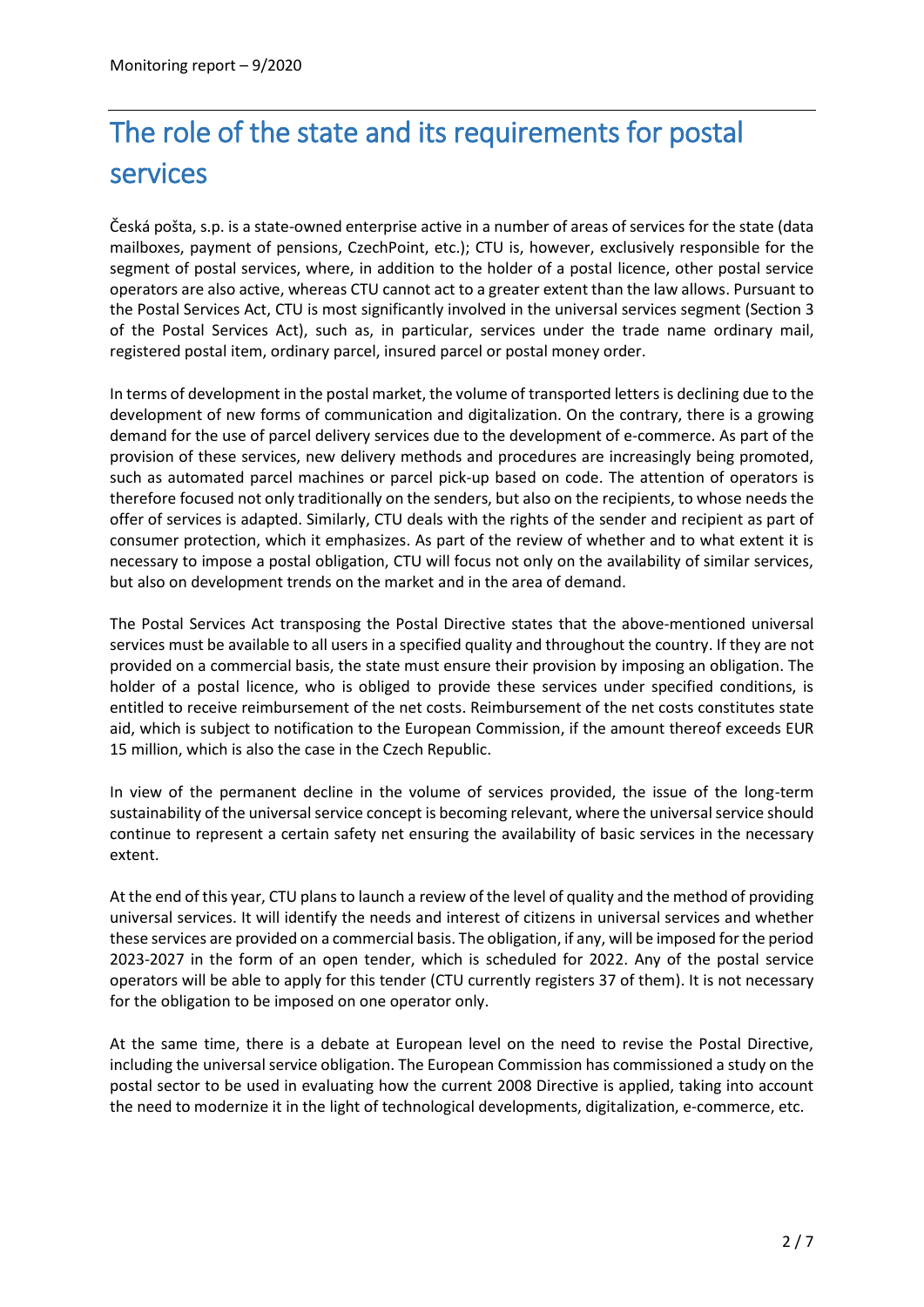## Universal Service

### Request for reimbursement of net costs of providing universal services for the year 2019

On 28 August 2020, Česká pošta, s.p. submitted a request for reimbursement of net costs representing an unfair financial burden for 2019 in the maximum possible amount of CZK 1,500,000,000. The total net costs for 2019 were quantified by Česká pošta, s.p. in the amount of CZK 2,834,387,630. The net costs for the post office network were quantified in the amount of CZK 1,531,507,597, for the delivery network in the amount of CZK 1,315,492,085, and the net costs for support processes caused by the obligation to provide universal services were quantified in the amount of CZK 25,869,243. Intangible and market benefits were determined at CZK 89,520,368 and capital costs at CZK 51,039,074. As of the date the request was submitted, administrative proceedings were initiated, in which CTU will verify that all submitted documents are correct and complete. In addition, it will verify consistency of the calculation with the [Postal Services Act](https://www.zakonyprolidi.cz/cs/2000-29) and with [Decree No. 466/2012](https://www.zakonyprolidi.cz/cs/2012-466) Coll. Pursuant to the Postal Services Act, the verified amount of net costs for 2019 will be reimbursed from the state budget, up to a maximum of CZK 1,500,000,000. Reimbursement is subject to the approval of the net cost compensation for the period 2018 to 2022 by the European Commission.

# Market analyses and regulation

**Market No. 3a – wholesale services with local access provided at a fixed location, market No. 3b – wholesale services with central access provided at a fixed location for products for general consumption, and market No. 4 – wholesale high-quality access provided at a fixed location**

By a [communication](https://www.ctu.eu/communication-launching-relevant-market-analysis-markets-no-3a-3b-and-4-fifth-round) of 1 September 2020, CTU announced that, in the context of the fifth round of analyses of the relevant markets, it is launching a review of the analysis of market No. 3a – wholesale services with local access provided at a fixed location, market No. 3b – wholesale services with central access provided at a fixed location for products for general consumption, and market No. 4 – wholesale high-quality access provided at a fixed location. The review will be carried out in accordance with the applicable Measure of General Nature No. [OOP/1/04.2015-2,](https://www.ctu.cz/cs/download/oop/rok_2015/oop_01-04_2015-02.pdf) as amended. During the analyses, CTU will take into account the expected new recommendation of the European Commission on relevant markets.

### Prices of services: price calculators

At the end of August 2020, CTU completed the accreditation process for the Tarifomat price calculator and extended the validity of the accreditation of this calculator by another year. Tarifomat compares prices of mobile services (calls, SMS, and data). The list of currently accredited price calculators is published at CTU's [website.](https://www.ctu.eu/price-calculators)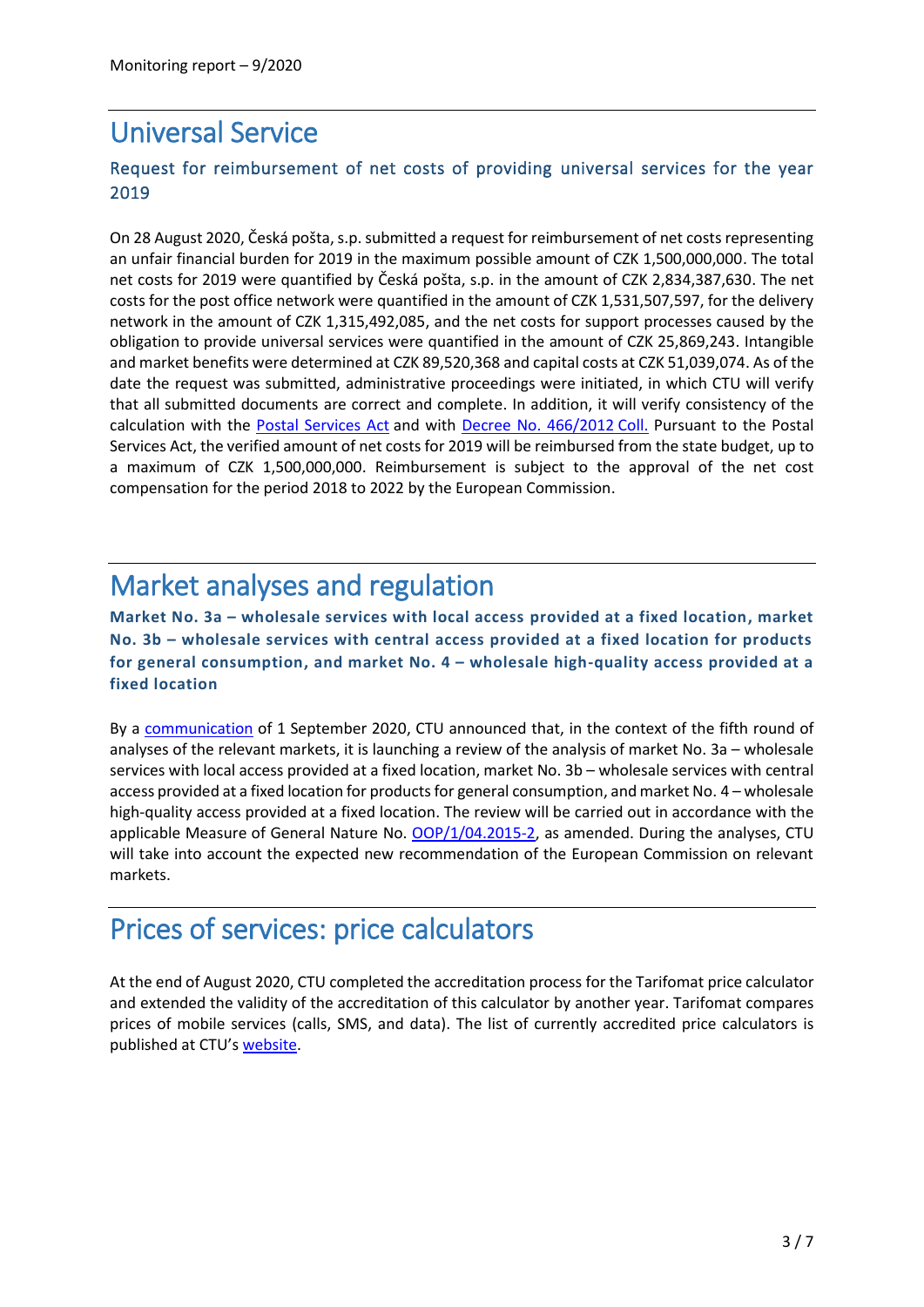## Checked by CTU in August...

…compliance with the terms and conditions of General Authorization No. [VO-R/12/12.2019-](https://www.ctu.cz/vseobecne-opravneni-c-vo-r12122019-10) [10](https://www.ctu.cz/vseobecne-opravneni-c-vo-r12122019-10) for the use of radio frequencies and operation of equipment for broadband data transmission in the 2.4 GHz to 71 GHz bands

CTU carried out a total of 32 inspections. Defects were found in 30 cases, in particular the effect of harmful interference to stations of priority radiocommunications services (meteorological radars) and use of indoor frequencies outside a building, which were resolved by a call to eliminate the identified deficiencies, and which will subsequently be addressed in administrative proceedings.

…compliance with terms and conditions of an individual authorization for the use of frequencies

One inspection of compliance with the conditions of the individual authorization for the use of frequencies was carried out, during which a radio transmitter was found to be operating inconsistently with the conditions of the individual authorization. The case was referred to administrative proceedings.

#### …use of radio frequencies without authorization

CTU carried out 13 inspections focusing on the use of frequencies without authorization. Twelve inspections revealed the use of frequencies without an individual authorization; the cases were referred for resolution in administrative proceedings.

… sources of interference with the operation of electronic communications equipment and networks, the provision of electronic communications services or the operation of radiocommunications services

In August, CTU closed a total of 111 investigations, of which there were 85 cases of interference with television reception (of which 77 were cases of interference with DVB-T2 reception), six cases of interference with GSM, UMTS and LTE public mobile communications networks, three cases of interference with a meteorological radar, nine cases of interference with satellite and radio reception, and eight cases of interference with various systems (PCO panel receiver, measuring scientific equipment, WiFi station, short-range devices, etc.). The source of interference with DTT (DVB-T and DVB-T2) was, in one case, an LTE base station. The investigation of 77 complaints about poor DVB-T2 reception revealed that in 54 cases the defect was in the viewer's equipment, in four cases it was due to shadowing, reflections or reception of signal in a non-covered area, in 12 cases the interference stopped or occurred only sporadically. Six interference reports were withdrawn by their submitters during the interference investigation and in one case the interference was caused by an LTE base station.

#### … pilot operation of LTE base stations in the 800 MHz band

As of 31 August, 238 base stations were in pilot operation, and 16,905 stations were in permanent operation. In August, 105 reports of interference were received and the investigation of 85 cases of interference with TV reception was completed; BTS LTE in the 800 MHz band was identified as a source of interference with DTT (DVB-T and DVB-T2) reception in one case. Defects in the television viewers' reception equipment were found in 58 cases; in 15 cases the interference stopped or occurred only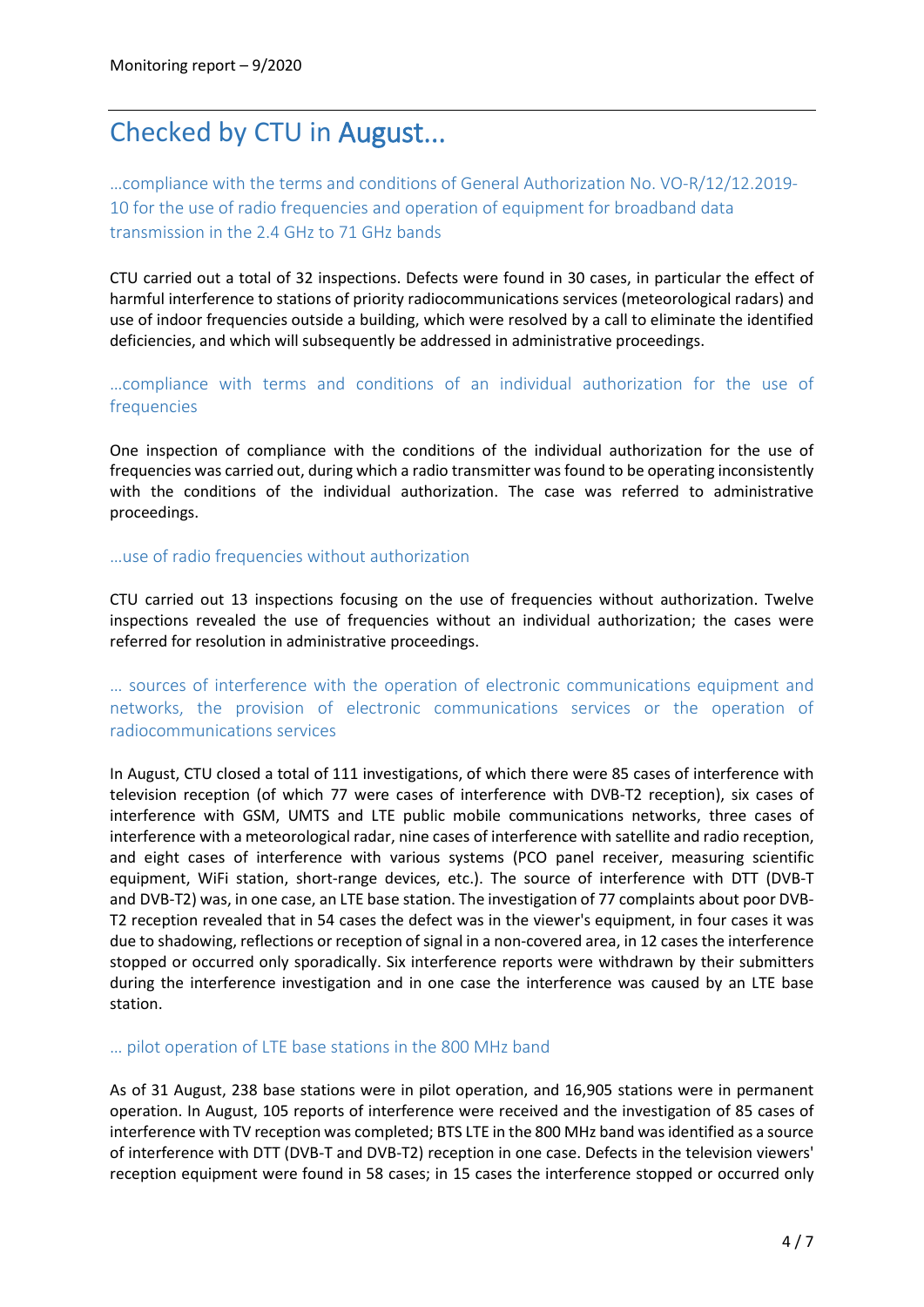sporadically. In five cases it was due to shadowing, reflections or reception of signal in a non-covered area. Six interference reports were withdrawn by their submitters during the interference investigation.

#### … cooperation between CTU and the Czech Trade Inspection Authority

An inspection of vendors of telecommunication terminal devices and radio equipment in Brno focusing on compliance wit[h VO-R/15/08.2005-27](https://www.ctu.cz/1/download/Opatreni%20obecne%20povahy/VO_R_15_08_2005_27.pdf) for the use of radio frequencies and operation of devices for remote control of models revealed defects by a vendor of a wireless remote-controlled car model. The defect that was found is being addressed by the Czech Trade Inspection Authority within the scope of its powers and responsibilities.

#### … inspection of delivery of postal items

In August, in connection with the introduction of priority (D+1) and economic carriage of letters by Česká pošta, s.p., CTU carried out an inspection of the delivery thereof, focusing in particular on checking the obligation to allow at least one delivery to the address of every natural person or legal entity every business day. Thirty-eight delivery post offices of Česká pošta, s.p. were inspected throughout the Czech Republic. The identified deficiencies will be addressed in the subsequent administrative proceedings.

1676 - the number of **administrative proceedings initiated** in August concerning subscriber disputes between the person performing the communication activity and the subscriber. These are disputes over payments and objections to the processing of complaints.

3 438 - the number of **decisions issued on the case** in August, of which 3,424 decisions concerned a dispute over payment (payment of the prices for services).

### Net neutrality

On 20 August 2020, CTU issued an amended version of General Authorization No. [VO-S/1/08.2020-9,](https://www.ctu.cz/sites/default/files/obsah/stranky/36864/soubory/vos1final.pdf) in which the conditions for defining speeds and their deviations within the offer and contractual provisions of Internet access services were newly modified. In addition, on 28 August 2020, CTU published on its [website](https://www.ctu.eu/data-traffic-management-parameters-measuring-quality) an annex to the "CTU Statement on Selected Questions of Open Internet Access and European Net Neutrality Rules". The following article addresses this issue in more detail.

# The actual performance of a service can no longer differ so much from what is advertised

CTU issued an amended version of the General Authorization, according to which the speed parameters of Internet connection services must be derived from the advertised speed. This will give users a better idea of what they can actually expect from the service offered.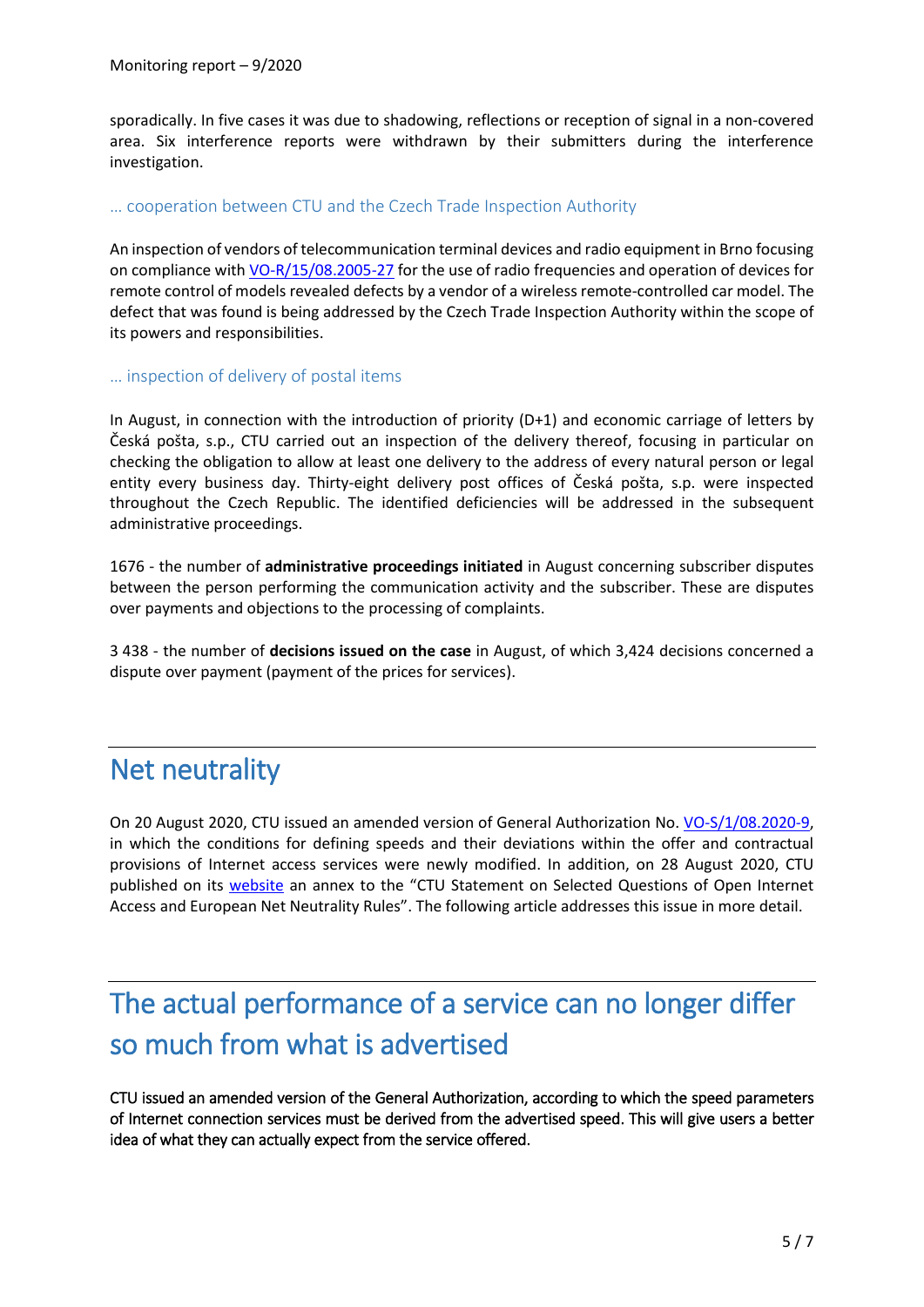On 28 August 2020, the Czech Telecommunication Office issued an amended version of General Authorization [No. VO-S/1/08.2020-9](https://www.ctu.cz/sites/default/files/obsah/stranky/36864/soubory/vos1final.pdf) laying down the conditions for the provision of electronic communications services. It is a response to the long-term continuous monitoring of the market situation when applying the net neutrality rules in the Czech Republic, to the update of the [BEREC](https://berec.europa.eu/eng/document_register/subject_matter/berec/regulatory_best_practices/guidelines/9277-berec-guidelines-on-the-implementation-of-the-open-internet-regulation) Guidelines on the implementation of these rules of June 2020, as well as to the experience from the inspection activities.

The main change is more precise and specific requirements for the method of determining individual speed parameters for Internet access services, provided both at a fixed location and as mobile services. Until now, the individual parameters that providers have to state in their contracts did not have to be interlinked, and the values of the minimum and normally available speeds could therefore be set even as significantly lower than the maximum and advertised speeds. The actual performance of the service could therefore be significantly lower than what was advertised, and yet it did not have to be inconsistent with the content of the contract. The user was therefore not entitled to complain about insufficient quality of service.

Newly, the binding speed parameters will have to be derived from the advertised speed: for an Internet access service at a fixed location, the normally available speed in the contract may not be set at less than 60% of the advertised speed, and the minimum speed as less than 30% of the advertised speed. The advertised speed itself must not be higher than the maximum speed. A significant continuous difference will be a decrease in the speed actually achieved below the given value of the normally available speed continuously for more than 70 minutes. A significant recurring difference will be at least three decreases for at least 3½ minutes in a time period of 90 minutes.

For the mobile Internet access service, a decrease in the actually achieved speed below 25% of the advertised speed in an interval longer than 40 minutes will be a significant continuous difference. A decrease below 25% of the advertised speed for at least 2 minutes in a 60-minute period will be a significant recurring difference.

When distinguishing between a mobile service and a service provided at a fixed location, CTU will rely on the nature of the service as stated by its provider: a service for which the provider does not restrict the possibility of its use on the move will be considered a mobile service. On the contrary, in case the provider restricts the availability of the service on the move, or links its use to one or more specific addresses, CTU will view it as a service provided at a fixed location.

# Telecommunication Regulation in the EU

### European Commission

In accordance with [Directive 2018/1972](https://eur-lex.europa.eu/legal-content/EN/TXT/PDF/?uri=CELEX:32018L1972&from=EN) establishing the European Electronic Communications Code, the European Commission must issue by 21 December 2020 and thereafter review on a regular basis the [Commission Recommendation 2014/710](https://eur-lex.europa.eu/legal-content/EN/TXT/PDF/?uri=CELEX:32014H0710&from=EN) on relevant product and service markets. This Recommendation sets out a list of potentially regulated markets that NRAs are required to analyse on a regular basis. The Recommendation is therefore an important regulatory and harmonization tool to help focus regulatory intervention on those markets where significant market failures persist. In the interest of transparency, the European Commission published a [draft Recommendation on Relevant](https://ec.europa.eu/digital-single-market/en/news/recommendation-relevant-markets)